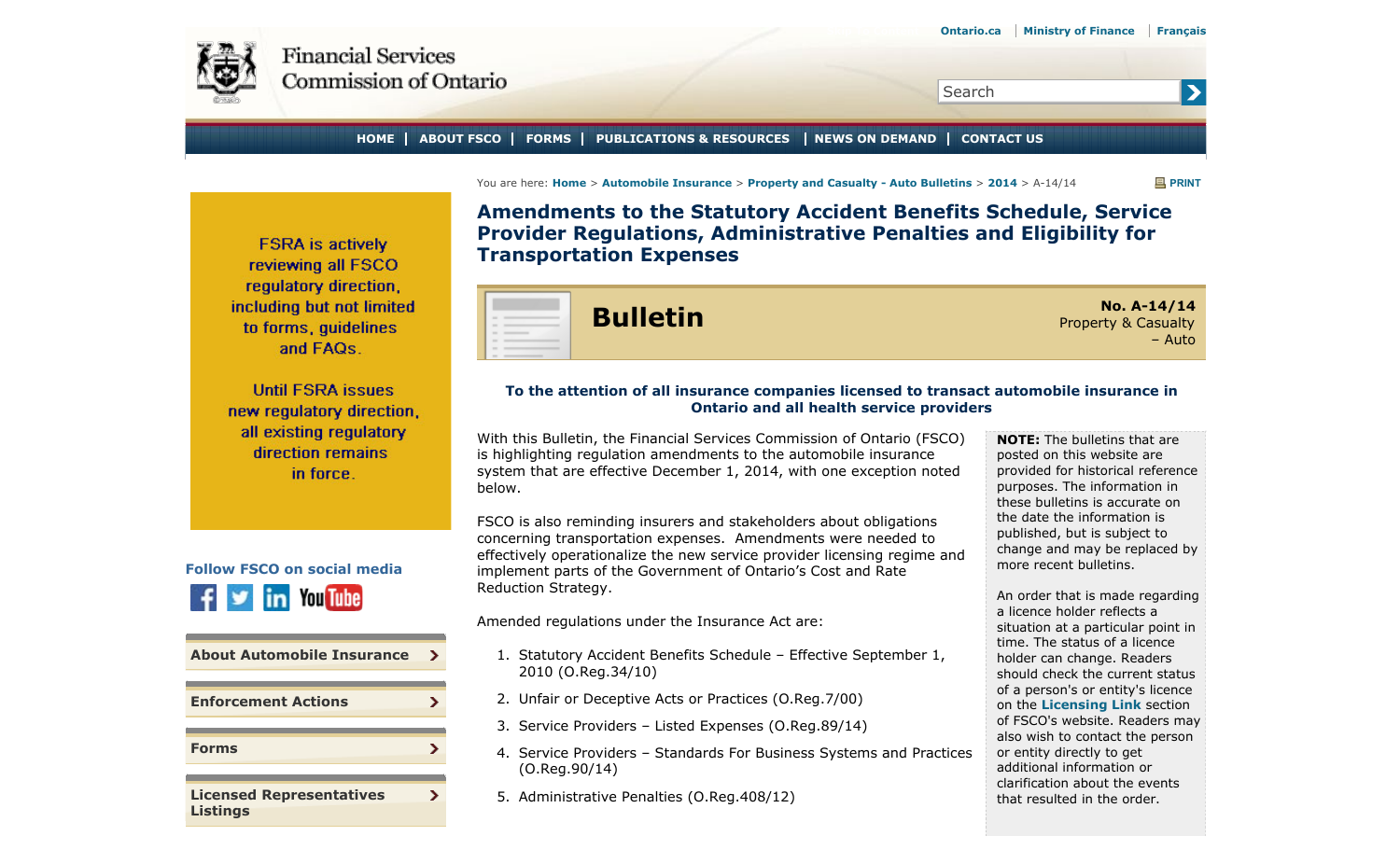

#### **Disruption Notice**

Please consult our **outage schedule** for more details.

1. Statutory Accident Benefits Schedule – Effective September 1, 2010 (O.Reg.34/10)

There were two amendments to the Statutory Accident Benefits Schedule (SABS).

The first SABS amendment is with respect to the service provider

licensing regime. Under the new licensing regime both licensed and unlicensed service providers will be able to provide goods and services to auto insurance claimants. However, only licensed service providers will be able to receive payment directly from insurers. Unlicensed service providers will not be able to receive payment directly from insurers and they will need to be compensated by the claimant.

These bulletins may include forms that are no longer up-todate or accurate. Readers should visit the **forms** section of the FSCO website, to ensure they are using the most recent version of a FSCO form.

This amendment to the SABS requires an unlicensed service provider to complete the Auto Insurance Standard Invoice (OCF-21) in the Health Claims for Auto Insurance (HCAI) system and provide the completed form in a paper format to the claimant. The claimant must submit the paper form to the insurer and the insurer is expected to pay the claimant directly. The unlicensed service provider will be paid by the claimant.

The second SABS amendment is with respect to the interest rate applied to overdue payments from insurers and is effective January 1, 2015. Prior to this date the interest rate on overdue payments is payable at a rate of one per cent per month, compounded monthly.

This amendment changes the interest rate and its application once a dispute arises. The interest rate of one per cent per month, compounded monthly will continue to apply until a mediation proceeding is commenced. The interest rate will then change to the prejudgement interest rate described in the Courts of Justice Act for past pecuniary loss, to be calculated from the date on which a mediation proceeding is commenced and ending on the date a settlement is reached or a decision is issued. The current prejudgement interest rate is 1.3 per cent per annum.

A transition provision is included in the amendment which provides that if payment of a benefit is overdue on December 31, 2014, that is the day before the amendment comes into force, interest continues to be payable on the overdue amount at the rate of one per cent per month, compounded monthly, until the date on which the overdue amount is paid.

# 2. Unfair or Deceptive Acts or Practices (O.Reg.7/00)

A new unfair or deceptive act or practice (UDAP) is added for a service provider who advertises that they are licensed, when at the time, the service provider was not licensed. It would also be a UDAP where a person makes any false, misleading or deceptive statements about their business and billing practices.

This UDAP is intended to apply to both licensed and unlicensed service providers. An unlicensed service provider may not advertise that they are a licensed provider. A licensed provider that has had their licence suspended or revoked may not continue to advertise that they are licensed.

3. Service Providers – Listed Expenses (O.Reg.89/14)

The amendment to the Service Providers – Listed Expenses regulation sets out an exception to the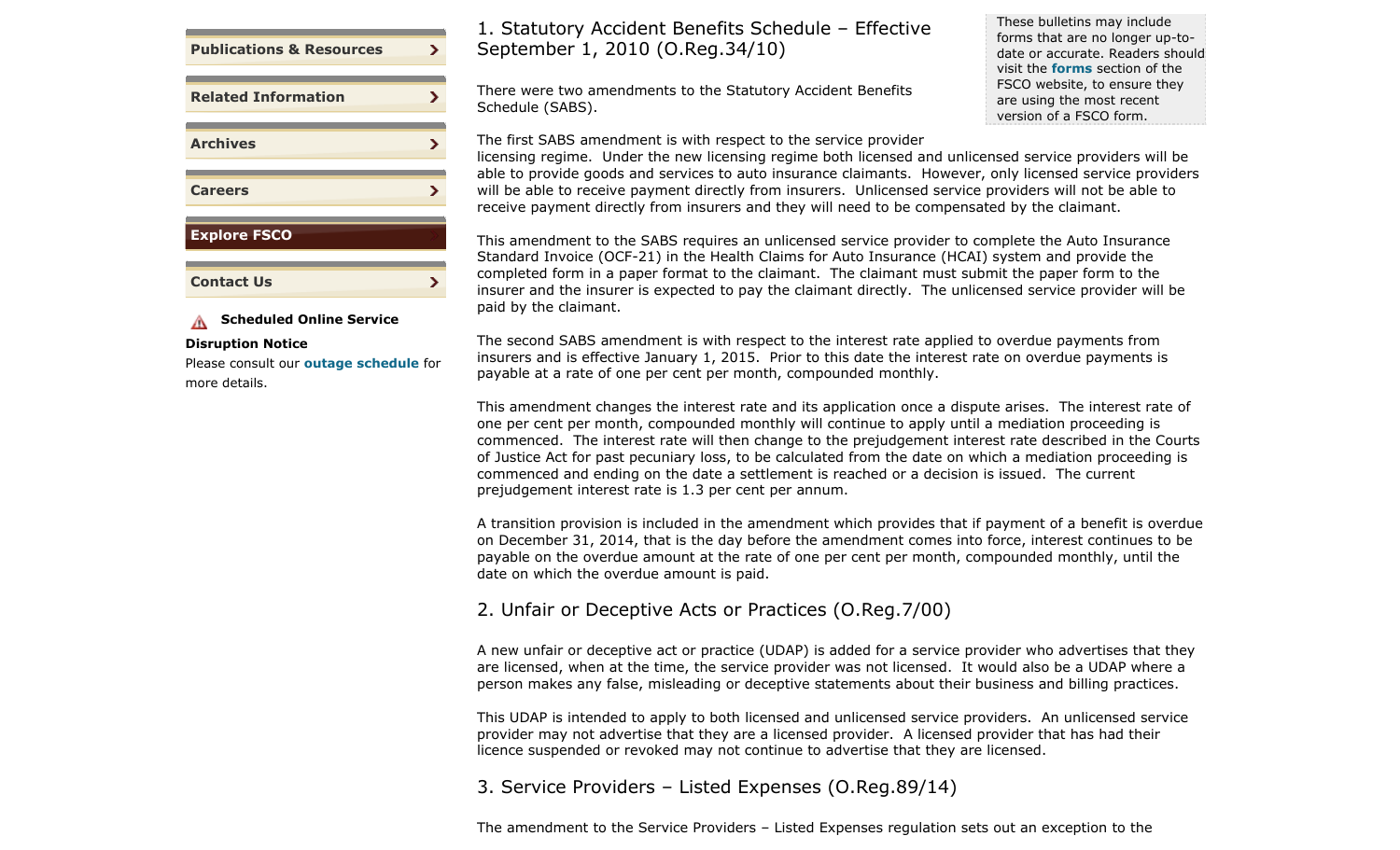definition of what is a "listed expense." An outstanding amount that is still payable after an insurer and claimant have reached a full and final settlement is not a "listed expense" for the purposes of the service provider licence.

This exemption allows licensed service providers to seek direct payment for a listed expense provided under the SABS from anyone other than an insurer. Normally, licensed service providers are paid directly for approved goods and services from insurers. Under this circumstance, the licensed service provider is now able to seek all outstanding amounts directly from the claimant.

# 4. Service Providers – Standards For Business Systems and Practices (O.Reg.90/14)

The amendments to the Service Providers – Standards for Business Systems and Practices regulation create a requirement for service providers to ensure that the annual information return contains such information that will enable the Superintendent to calculate the amount of the fees payable by the service provider for the relevant period and also require those records to be stored and retained in a form that will enable the Superintendent to verify the fees.

In connection with these amendments, corresponding administrative monetary penalties (AMPs) have been added to the Administrative Penalties (O.Reg.408/12) regulation.

## 5. Administrative Penalties (O.Reg.408/12)

The amendment to the Administrative Penalties regulation specifies penalties for non-compliance with the newly added requirements under O.Reg.90/14 for service providers. Administrative monetary penalties (AMPs) may be levied in fixed amounts (for low-level, high-volume contraventions) and variable amounts (for other requirements in the regulations).

Fixed AMPs may be levied in instances of non-compliance related to FSCO reporting requirements. An example may be not submitting the annual information return in the form and time required by the Superintendent. Fine amounts range from \$250 to \$1,000. A fixed AMP order of the Superintendent may be appealed to the Financial Services Tribunal (FST).

Variable AMPs are initiated under a notice of proposal process by the Superintendent. Variable AMPs are applied for significant contraventions of the regulations that can involve or potentially lead to improper billing practices. The maximum penalty for licensed service providers is \$25,000. A hearing on a proposed variable AMP order may be requested before the FST.

For a listing of the specified AMP amounts and their corresponding contraventions, please refer to O.Reg.408/12 that is posted on the **e-laws**  $\mathbb{D}$  website.

### Mileage Expenses

FSCO is aware that some health care providers are submitting mileage expenses to insurers to travel to an injured accident victim's location when providing services. Insurers are reminded that "authorized transportation expenses", as defined in the SABS, are intended to apply to expenses incurred by the